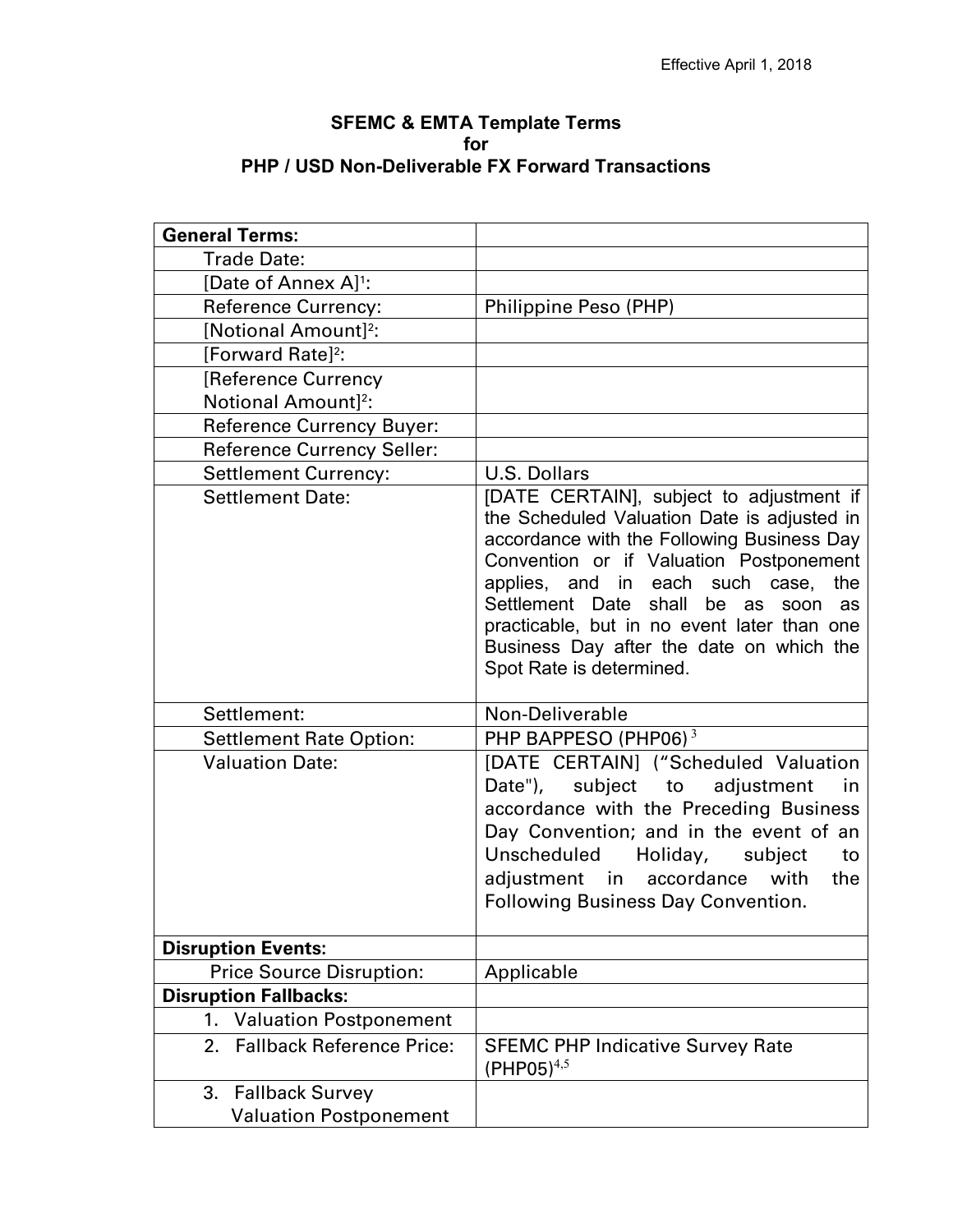| 4. Calculation Agent<br>Determination of<br><b>Settlement Rate</b> |                                                                                                                                                                                                                                                                                                                                                                                                                                                                                                                                                                                                                                                                                                                                      |
|--------------------------------------------------------------------|--------------------------------------------------------------------------------------------------------------------------------------------------------------------------------------------------------------------------------------------------------------------------------------------------------------------------------------------------------------------------------------------------------------------------------------------------------------------------------------------------------------------------------------------------------------------------------------------------------------------------------------------------------------------------------------------------------------------------------------|
| <b>Other Terms:</b>                                                |                                                                                                                                                                                                                                                                                                                                                                                                                                                                                                                                                                                                                                                                                                                                      |
| "Unscheduled Holiday":                                             | "Unscheduled Holiday" means that a day<br>is not a Business Day and the market was<br>not aware of such fact (by means of a<br>public announcement or by reference to<br>other publicly available information) until<br>a time later than 9:00 a.m. local time in<br>the Principal Financial Center(s) of the<br>Reference Currency two Business Days<br>prior to the Scheduled Valuation Date.                                                                                                                                                                                                                                                                                                                                      |
| "Deferral Period" for<br><b>Unscheduled Holiday:</b>               | In the event the Scheduled Valuation Date<br>becomes subject to the Following<br>Business Day Convention, and if the<br>Valuation Date has not occurred on or<br>before the 14 <sup>th</sup> consecutive day after the<br>Scheduled Valuation Date (any such<br>period being a "Deferral Period"), then<br>the next day after the Deferral Period that<br>would have been a Business Day but for<br>Unscheduled Holiday, shall<br>be<br>the<br>deemed to be the Valuation Date.                                                                                                                                                                                                                                                      |
| "Valuation Postponement"<br>for Price Source Disruption:           | "Valuation Postponement" means, for<br>purposes of obtaining a Settlement Rate,<br>that the Spot Rate will be determined on<br>the Business Day first succeeding the day<br>on which the Price Source Disruption<br>ceases to exist, unless the Price Source<br>Disruption continues to exist (measured<br>from the date that, but for the occurrence<br>of the Price Source Disruption, would<br>have been the Valuation Date) for a<br>consecutive number of calendar days<br>the<br>Maximum<br>equal<br>Days<br>to<br>of<br>Postponement. In such event, the Spot<br>Rate will be determined on the next<br>Business Day after the Maximum Days of<br>Postponement in accordance with the<br>next applicable Disruption Fallback. |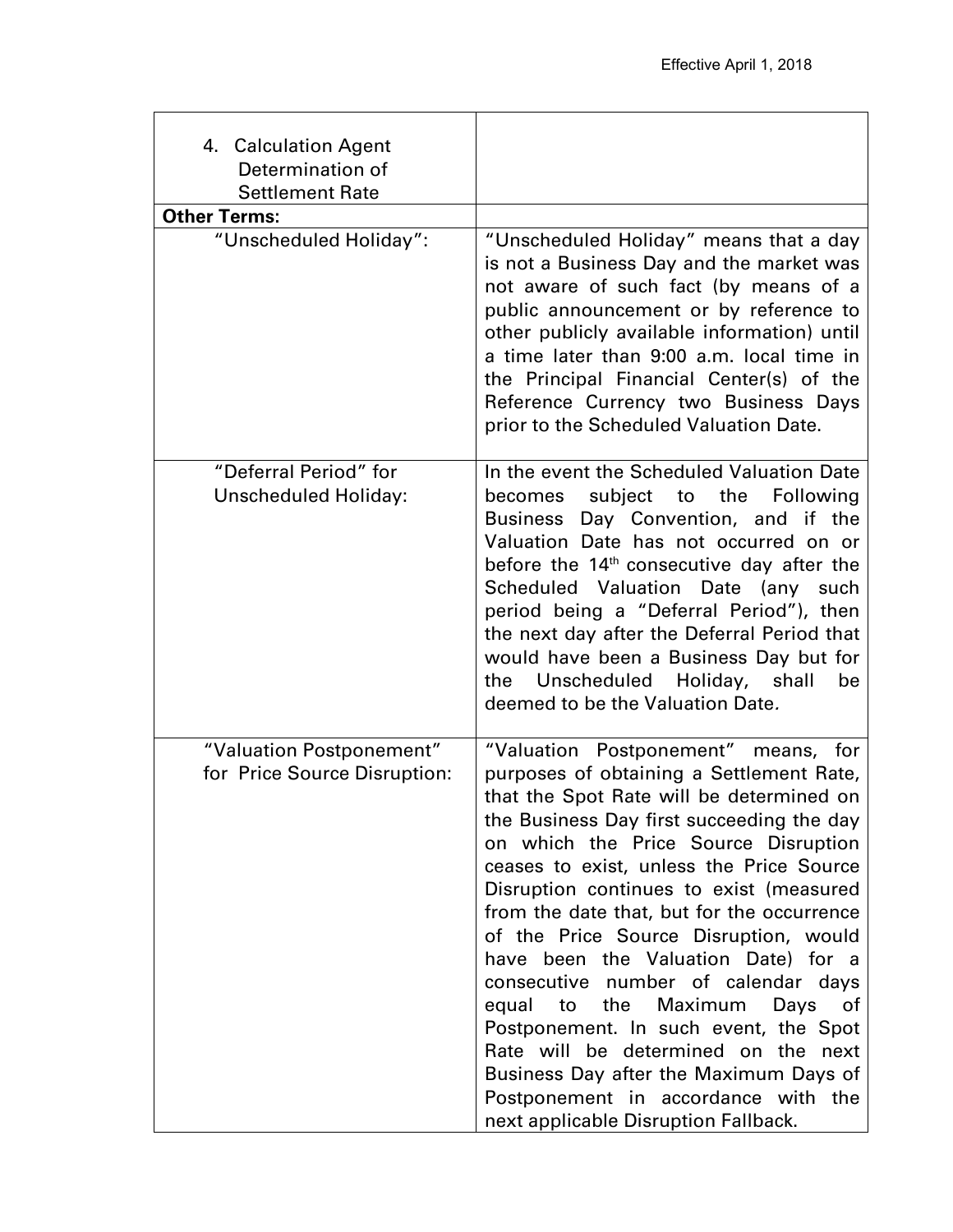| Postponement":<br>Postponement" means that, in the event<br>that the Fallback Reference Price is not<br>available on or before the 3rd Business<br>Day (or day that would have been a<br>Business Day but for an Unscheduled<br>Holiday) succeeding the end of either (i)<br><b>Valuation Postponement for Price Source</b><br>Disruption,<br>(ii) Deferral<br>Period<br>for<br>Unscheduled Holiday, or (iii) Cumulative<br>Events, then the Settlement Rate will be<br>determined in accordance with the next<br>applicable Disruption Fallback on such<br>day. For the avoidance of doubt,<br>Cumulative Events, if applicable, does not<br>preclude postponement of valuation in<br>accordance with this provision.<br><b>Cumulative Events:</b><br>Except as provided below, in no event<br>shall the total number of consecutive<br>calendar days during which either (i)<br>deferred<br>valuation<br>is is the set of the set of the set of the set of the set of the set of the set of the set of the set of the s<br>due<br>to<br>an<br>Unscheduled Holiday, or (ii) a Valuation<br>Postponement shall occur<br>(or<br>any<br>combination of (i) and (ii)), exceed 14<br>consecutive calendar<br>days<br>in<br>the<br>aggregate. Accordingly, (x) if, upon the<br>lapse of any such 14 day period, an<br>Unscheduled Holiday shall have occurred<br>or be continuing on the day following<br>such period that otherwise would have<br>been a Business Day, then such day shall<br>be deemed to be a Valuation Date, and (y)<br>if, upon the lapse of any such 14 day<br>period, a Price Source Disruption shall<br>have occurred or be continuing on the day<br>following such period on which the Spot<br>otherwise would be determined,<br>Rate<br>then Valuation Postponement shall not<br>apply and the Spot Rate<br>shall<br>be<br>determined in accordance with the next<br><b>Disruption Fallback.</b> | "Fallback Survey Valuation | "Fallback<br>Survey Valuation |
|-----------------------------------------------------------------------------------------------------------------------------------------------------------------------------------------------------------------------------------------------------------------------------------------------------------------------------------------------------------------------------------------------------------------------------------------------------------------------------------------------------------------------------------------------------------------------------------------------------------------------------------------------------------------------------------------------------------------------------------------------------------------------------------------------------------------------------------------------------------------------------------------------------------------------------------------------------------------------------------------------------------------------------------------------------------------------------------------------------------------------------------------------------------------------------------------------------------------------------------------------------------------------------------------------------------------------------------------------------------------------------------------------------------------------------------------------------------------------------------------------------------------------------------------------------------------------------------------------------------------------------------------------------------------------------------------------------------------------------------------------------------------------------------------------------------------------------------------------------------------------------------------------------------------------|----------------------------|-------------------------------|
|                                                                                                                                                                                                                                                                                                                                                                                                                                                                                                                                                                                                                                                                                                                                                                                                                                                                                                                                                                                                                                                                                                                                                                                                                                                                                                                                                                                                                                                                                                                                                                                                                                                                                                                                                                                                                                                                                                                       |                            |                               |
|                                                                                                                                                                                                                                                                                                                                                                                                                                                                                                                                                                                                                                                                                                                                                                                                                                                                                                                                                                                                                                                                                                                                                                                                                                                                                                                                                                                                                                                                                                                                                                                                                                                                                                                                                                                                                                                                                                                       |                            |                               |
|                                                                                                                                                                                                                                                                                                                                                                                                                                                                                                                                                                                                                                                                                                                                                                                                                                                                                                                                                                                                                                                                                                                                                                                                                                                                                                                                                                                                                                                                                                                                                                                                                                                                                                                                                                                                                                                                                                                       |                            |                               |
|                                                                                                                                                                                                                                                                                                                                                                                                                                                                                                                                                                                                                                                                                                                                                                                                                                                                                                                                                                                                                                                                                                                                                                                                                                                                                                                                                                                                                                                                                                                                                                                                                                                                                                                                                                                                                                                                                                                       |                            |                               |
|                                                                                                                                                                                                                                                                                                                                                                                                                                                                                                                                                                                                                                                                                                                                                                                                                                                                                                                                                                                                                                                                                                                                                                                                                                                                                                                                                                                                                                                                                                                                                                                                                                                                                                                                                                                                                                                                                                                       |                            |                               |
|                                                                                                                                                                                                                                                                                                                                                                                                                                                                                                                                                                                                                                                                                                                                                                                                                                                                                                                                                                                                                                                                                                                                                                                                                                                                                                                                                                                                                                                                                                                                                                                                                                                                                                                                                                                                                                                                                                                       |                            |                               |
|                                                                                                                                                                                                                                                                                                                                                                                                                                                                                                                                                                                                                                                                                                                                                                                                                                                                                                                                                                                                                                                                                                                                                                                                                                                                                                                                                                                                                                                                                                                                                                                                                                                                                                                                                                                                                                                                                                                       |                            |                               |
|                                                                                                                                                                                                                                                                                                                                                                                                                                                                                                                                                                                                                                                                                                                                                                                                                                                                                                                                                                                                                                                                                                                                                                                                                                                                                                                                                                                                                                                                                                                                                                                                                                                                                                                                                                                                                                                                                                                       |                            |                               |
|                                                                                                                                                                                                                                                                                                                                                                                                                                                                                                                                                                                                                                                                                                                                                                                                                                                                                                                                                                                                                                                                                                                                                                                                                                                                                                                                                                                                                                                                                                                                                                                                                                                                                                                                                                                                                                                                                                                       |                            |                               |
|                                                                                                                                                                                                                                                                                                                                                                                                                                                                                                                                                                                                                                                                                                                                                                                                                                                                                                                                                                                                                                                                                                                                                                                                                                                                                                                                                                                                                                                                                                                                                                                                                                                                                                                                                                                                                                                                                                                       |                            |                               |
|                                                                                                                                                                                                                                                                                                                                                                                                                                                                                                                                                                                                                                                                                                                                                                                                                                                                                                                                                                                                                                                                                                                                                                                                                                                                                                                                                                                                                                                                                                                                                                                                                                                                                                                                                                                                                                                                                                                       |                            |                               |
|                                                                                                                                                                                                                                                                                                                                                                                                                                                                                                                                                                                                                                                                                                                                                                                                                                                                                                                                                                                                                                                                                                                                                                                                                                                                                                                                                                                                                                                                                                                                                                                                                                                                                                                                                                                                                                                                                                                       |                            |                               |
|                                                                                                                                                                                                                                                                                                                                                                                                                                                                                                                                                                                                                                                                                                                                                                                                                                                                                                                                                                                                                                                                                                                                                                                                                                                                                                                                                                                                                                                                                                                                                                                                                                                                                                                                                                                                                                                                                                                       |                            |                               |
|                                                                                                                                                                                                                                                                                                                                                                                                                                                                                                                                                                                                                                                                                                                                                                                                                                                                                                                                                                                                                                                                                                                                                                                                                                                                                                                                                                                                                                                                                                                                                                                                                                                                                                                                                                                                                                                                                                                       |                            |                               |
|                                                                                                                                                                                                                                                                                                                                                                                                                                                                                                                                                                                                                                                                                                                                                                                                                                                                                                                                                                                                                                                                                                                                                                                                                                                                                                                                                                                                                                                                                                                                                                                                                                                                                                                                                                                                                                                                                                                       |                            |                               |
|                                                                                                                                                                                                                                                                                                                                                                                                                                                                                                                                                                                                                                                                                                                                                                                                                                                                                                                                                                                                                                                                                                                                                                                                                                                                                                                                                                                                                                                                                                                                                                                                                                                                                                                                                                                                                                                                                                                       |                            |                               |
|                                                                                                                                                                                                                                                                                                                                                                                                                                                                                                                                                                                                                                                                                                                                                                                                                                                                                                                                                                                                                                                                                                                                                                                                                                                                                                                                                                                                                                                                                                                                                                                                                                                                                                                                                                                                                                                                                                                       |                            |                               |
|                                                                                                                                                                                                                                                                                                                                                                                                                                                                                                                                                                                                                                                                                                                                                                                                                                                                                                                                                                                                                                                                                                                                                                                                                                                                                                                                                                                                                                                                                                                                                                                                                                                                                                                                                                                                                                                                                                                       |                            |                               |
|                                                                                                                                                                                                                                                                                                                                                                                                                                                                                                                                                                                                                                                                                                                                                                                                                                                                                                                                                                                                                                                                                                                                                                                                                                                                                                                                                                                                                                                                                                                                                                                                                                                                                                                                                                                                                                                                                                                       |                            |                               |
|                                                                                                                                                                                                                                                                                                                                                                                                                                                                                                                                                                                                                                                                                                                                                                                                                                                                                                                                                                                                                                                                                                                                                                                                                                                                                                                                                                                                                                                                                                                                                                                                                                                                                                                                                                                                                                                                                                                       |                            |                               |
|                                                                                                                                                                                                                                                                                                                                                                                                                                                                                                                                                                                                                                                                                                                                                                                                                                                                                                                                                                                                                                                                                                                                                                                                                                                                                                                                                                                                                                                                                                                                                                                                                                                                                                                                                                                                                                                                                                                       |                            |                               |
|                                                                                                                                                                                                                                                                                                                                                                                                                                                                                                                                                                                                                                                                                                                                                                                                                                                                                                                                                                                                                                                                                                                                                                                                                                                                                                                                                                                                                                                                                                                                                                                                                                                                                                                                                                                                                                                                                                                       |                            |                               |
|                                                                                                                                                                                                                                                                                                                                                                                                                                                                                                                                                                                                                                                                                                                                                                                                                                                                                                                                                                                                                                                                                                                                                                                                                                                                                                                                                                                                                                                                                                                                                                                                                                                                                                                                                                                                                                                                                                                       |                            |                               |
|                                                                                                                                                                                                                                                                                                                                                                                                                                                                                                                                                                                                                                                                                                                                                                                                                                                                                                                                                                                                                                                                                                                                                                                                                                                                                                                                                                                                                                                                                                                                                                                                                                                                                                                                                                                                                                                                                                                       |                            |                               |
|                                                                                                                                                                                                                                                                                                                                                                                                                                                                                                                                                                                                                                                                                                                                                                                                                                                                                                                                                                                                                                                                                                                                                                                                                                                                                                                                                                                                                                                                                                                                                                                                                                                                                                                                                                                                                                                                                                                       |                            |                               |
|                                                                                                                                                                                                                                                                                                                                                                                                                                                                                                                                                                                                                                                                                                                                                                                                                                                                                                                                                                                                                                                                                                                                                                                                                                                                                                                                                                                                                                                                                                                                                                                                                                                                                                                                                                                                                                                                                                                       |                            |                               |
|                                                                                                                                                                                                                                                                                                                                                                                                                                                                                                                                                                                                                                                                                                                                                                                                                                                                                                                                                                                                                                                                                                                                                                                                                                                                                                                                                                                                                                                                                                                                                                                                                                                                                                                                                                                                                                                                                                                       |                            |                               |
|                                                                                                                                                                                                                                                                                                                                                                                                                                                                                                                                                                                                                                                                                                                                                                                                                                                                                                                                                                                                                                                                                                                                                                                                                                                                                                                                                                                                                                                                                                                                                                                                                                                                                                                                                                                                                                                                                                                       |                            |                               |
|                                                                                                                                                                                                                                                                                                                                                                                                                                                                                                                                                                                                                                                                                                                                                                                                                                                                                                                                                                                                                                                                                                                                                                                                                                                                                                                                                                                                                                                                                                                                                                                                                                                                                                                                                                                                                                                                                                                       |                            |                               |
|                                                                                                                                                                                                                                                                                                                                                                                                                                                                                                                                                                                                                                                                                                                                                                                                                                                                                                                                                                                                                                                                                                                                                                                                                                                                                                                                                                                                                                                                                                                                                                                                                                                                                                                                                                                                                                                                                                                       |                            |                               |
|                                                                                                                                                                                                                                                                                                                                                                                                                                                                                                                                                                                                                                                                                                                                                                                                                                                                                                                                                                                                                                                                                                                                                                                                                                                                                                                                                                                                                                                                                                                                                                                                                                                                                                                                                                                                                                                                                                                       |                            |                               |
|                                                                                                                                                                                                                                                                                                                                                                                                                                                                                                                                                                                                                                                                                                                                                                                                                                                                                                                                                                                                                                                                                                                                                                                                                                                                                                                                                                                                                                                                                                                                                                                                                                                                                                                                                                                                                                                                                                                       |                            |                               |
|                                                                                                                                                                                                                                                                                                                                                                                                                                                                                                                                                                                                                                                                                                                                                                                                                                                                                                                                                                                                                                                                                                                                                                                                                                                                                                                                                                                                                                                                                                                                                                                                                                                                                                                                                                                                                                                                                                                       |                            |                               |
|                                                                                                                                                                                                                                                                                                                                                                                                                                                                                                                                                                                                                                                                                                                                                                                                                                                                                                                                                                                                                                                                                                                                                                                                                                                                                                                                                                                                                                                                                                                                                                                                                                                                                                                                                                                                                                                                                                                       |                            |                               |
|                                                                                                                                                                                                                                                                                                                                                                                                                                                                                                                                                                                                                                                                                                                                                                                                                                                                                                                                                                                                                                                                                                                                                                                                                                                                                                                                                                                                                                                                                                                                                                                                                                                                                                                                                                                                                                                                                                                       |                            |                               |
|                                                                                                                                                                                                                                                                                                                                                                                                                                                                                                                                                                                                                                                                                                                                                                                                                                                                                                                                                                                                                                                                                                                                                                                                                                                                                                                                                                                                                                                                                                                                                                                                                                                                                                                                                                                                                                                                                                                       |                            |                               |
|                                                                                                                                                                                                                                                                                                                                                                                                                                                                                                                                                                                                                                                                                                                                                                                                                                                                                                                                                                                                                                                                                                                                                                                                                                                                                                                                                                                                                                                                                                                                                                                                                                                                                                                                                                                                                                                                                                                       |                            |                               |
|                                                                                                                                                                                                                                                                                                                                                                                                                                                                                                                                                                                                                                                                                                                                                                                                                                                                                                                                                                                                                                                                                                                                                                                                                                                                                                                                                                                                                                                                                                                                                                                                                                                                                                                                                                                                                                                                                                                       |                            |                               |
|                                                                                                                                                                                                                                                                                                                                                                                                                                                                                                                                                                                                                                                                                                                                                                                                                                                                                                                                                                                                                                                                                                                                                                                                                                                                                                                                                                                                                                                                                                                                                                                                                                                                                                                                                                                                                                                                                                                       |                            |                               |
|                                                                                                                                                                                                                                                                                                                                                                                                                                                                                                                                                                                                                                                                                                                                                                                                                                                                                                                                                                                                                                                                                                                                                                                                                                                                                                                                                                                                                                                                                                                                                                                                                                                                                                                                                                                                                                                                                                                       | Maximum Days of            | 14 calendar days              |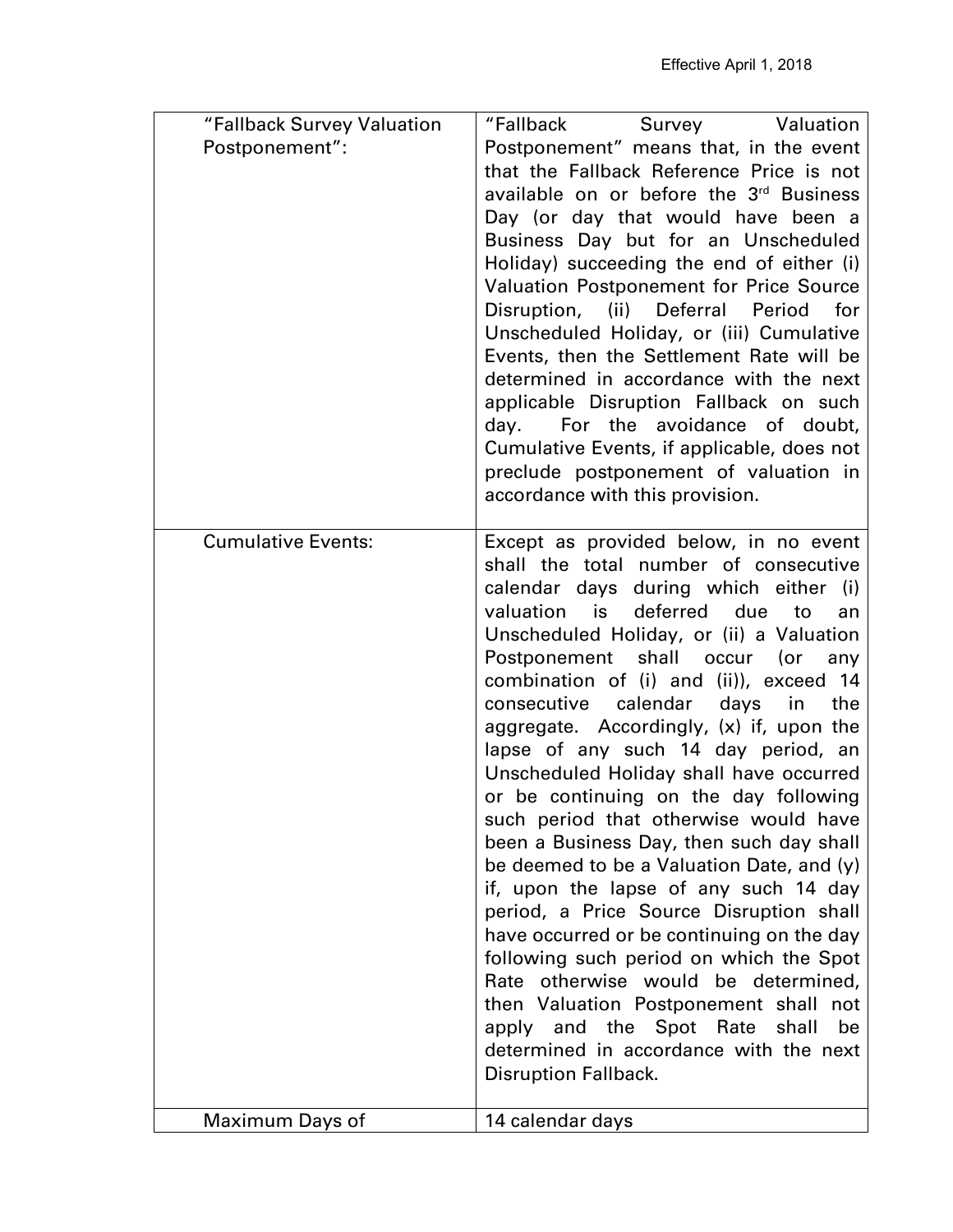| Postponement:                     |          |
|-----------------------------------|----------|
| <b>Relevant City for Business</b> | Manila   |
| Day for Valuation Date:           |          |
| <b>Relevant City for Business</b> | New York |
| Day for Settlement Date:          |          |
| Calculation Agent: <sup>6</sup>   |          |
|                                   |          |